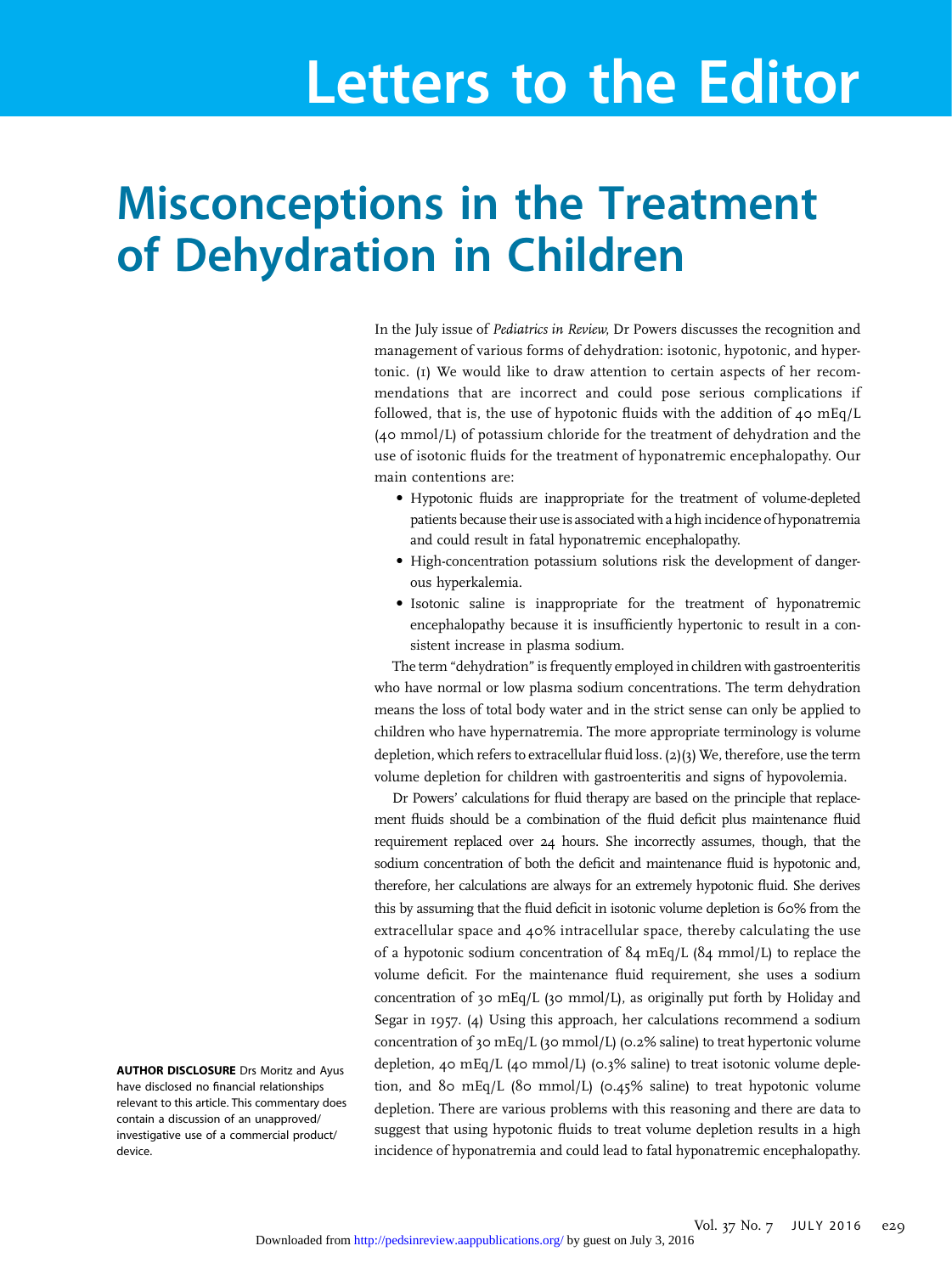In isotonic volume depletion, the fluid deficit is 100% from the extracellular space, and when replacing the fluid deficit, the sodium concentration should be similar to 0.9% saline (154 mEq/L [154 mmol/L]). (2)(3) Even though patients with gastroenteritis may have both sodium and potassium losses, in order for potassium to leave the intracellular space, it must exchange with sodium from the extracellular space, with a net effect of a nearly 100% extracellular volume deficit and a sodium concentration that is isotonic with plasma water. Therefore, Dr Powers's calculation significantly underestimates the sodium deficit for correcting volume depletion.

The maintenance requirements of sodium and potassium, as initially proposed by Holiday and Segar, are based on the electrolyte content of human breast and cow milk (4) and are not applicable to the treatment of volume depletion or for maintenance fluids in acutely ill patients. (5) Volume depletion is a potent stimulus for arginine vasopressin (AVP) secretion, and, therefore, volume-depleted patients have an impaired ability to excrete free water. They retain free water if hypotonic fluids are administered and have a fall in plasma sodium concentration. Only isotonic fluids should be administered to volume-depleted patients until the extracellular deficit is replaced and good tissue perfusion with urine output is established. Hypotonic fluids are primarily indicated for the correction of hypernatremia following the correction of volume depletion. In 2003, we proposed the use of isotonic maintenance fluids for children to prevent hospital-acquired hyponatremia, (6) and more than 15 subsequent prospective studies in more than 2000 children have demonstrated that isotonic fluids are superior to hypotonic fluids for the prevention of hyponatremia and are not associated with an increase in the incidence of hypernatremia or fluid overload. (7) Isotonic maintenance fluids do not produce hypernatremia (8) in the absence of a renal concentrating defect or large extrarenal free water losses because a normally functioning kidney can generate free water by excreting hypertonic urine. (9)(10)

It has been previously demonstrated that patients with gastroenteritis have elevated AVP levels (11) and a high incidence of hyponatremia when administered hypotonic fluids. (12) Prospective studies have demonstrated that isotonic fluids are superior to hypotonic fluids in preventing a fall in plasma sodium in patients with gastroenteritis. (13) Deaths have been reported in children with gastroenteritis who received hypotonic fluids, (14)(15) so hypotonic fluids should be avoided.

Patients with hypertonic volume depletion may require a hypotonic fluid to correct hypernatremia, but this should only be used after attaining appropriate volume expansion with  $0.9\%$  saline. (15)(16) The volume deficit is difficult to determine in patients with hypernatremia and gastroenteritis. It is safer to use 0.45% saline to correct the hypernatremia, rather than 0.2% saline, in order to avoid an excessive fall in plasma sodium or inadequate volume expansion. (17)

Dr Powers' calculation for potassium replacement is 8 to 11 mEq/kg per day at a concentration of 40 mEq/L (40 mmol/L). Historic recommendations for potassium replacement in dehydration have advocated no more than 3.5 mEq/kg per day due to concerns for the development of hyperkalemia because of limitations in intracellular potassium transport. (18) (19) Unless hypokalemia is present, there is no pressing reason to administer such large quantities of potassium. A potassium concentration of no more than 20 mEq/L (20 mmol/L) should be safe and sufficient, provided that there is good urine output, normal renal function, and no hyperkalemia present.

Finally, Dr Powers recommends the use of 0.9% saline as an option for the treatment of hyponatremic encephalopathy. We would like to point out that  $0.9\%$  saline (154 mEq/L [154 mmol/L]) is not of sufficient tonicity to result in a consistent increase in plasma sodium to treat hyponatremic encephalopathy, which is a medical emergency. Only 3% saline (513 mEq/L [513 mmol/L]) should be used to treat hyponatremic encephalopathy. (20)(21)(22) There is actually a potential risk for a fall in plasma sodium if 0.9% saline is administered in states of AVP excess because natriuresis could develop with an acute lowering in plasma sodium. (23)

In summary, isotonic saline should be used for the treatment of volume depletion, regardless of the plasma sodium concentration. Hypotonic fluids should be avoided because their use could result in acute hyponatremia. Hypotonic fluids may be indicated for the correction of hypernatremia once the volume depletion has been corrected. Potassium should not be administered at a concentration of greater than 20 mEq/L (20 mmol/L) in order to prevent the development of hyperkalemia. Hyponatremic encephalopathy is a medical emergency that should be treated with 3% sodium chloride. Isotonic saline should not be used to treat hyponatremic encephalopathy because it is of insufficient tonicity to consistently increase the plasma sodium and could lead to a fall in plasma sodium if AVP concentrations are persistently elevated.

Michael L. Moritz, MD, FAAP\* Juan C. Ayus, MD, FACP, FASN† \*Department of Pediatrics, Children's Hospital of Pittsburgh of UPMC, The University of Pittsburgh School of Medicine, Pittsburgh, PA. †Renal Consultants of Houston, Houston, TX.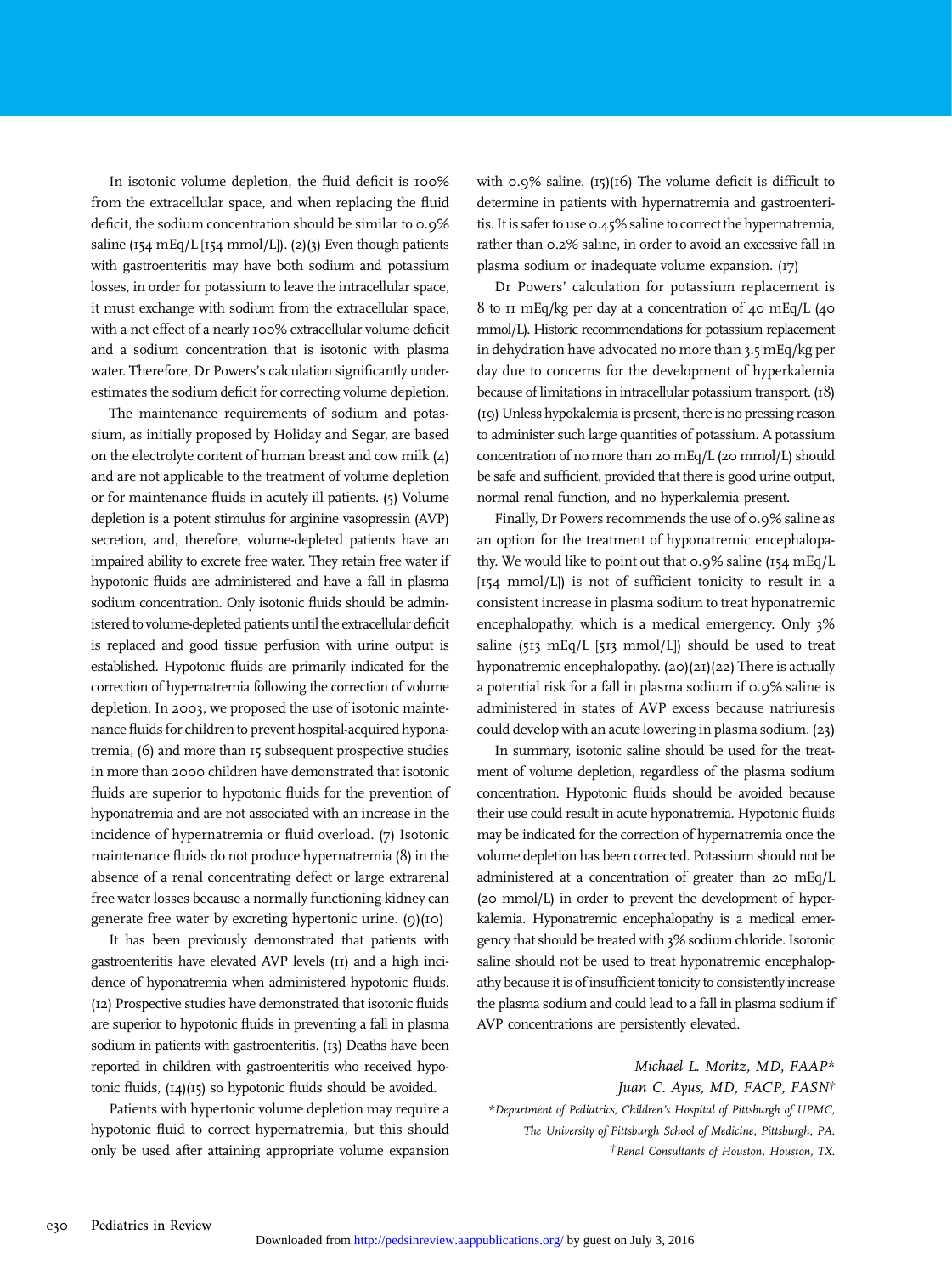#### References

- 1. Powers KS. Dehydration: isonatremic, hyponatremic, and hypernatremic recognition and management. Pediatr Rev. 2015;36 (7):274–285, DOI 10.1542/pir.36-7-286. Accessed 6/6/2016 at <http://pedsinreview.aappublications.org/content/36/7/274>
- 2. Bhave G, Neilson EG. Volume depletion versus dehydration: how understanding the difference can guide therapy. Am J Kidney Dis. 2011;58(2):302–309
- 3. Mange K, Matsuura D, Cizman B, et al. Language guiding therapy: the case of dehydration versus volume depletion. Ann Intern Med. 1997;127(9):848–853
- 4. Holliday MA, Segar WE. The maintenance need for water in parenteral fluid therapy. Pediatrics. 1957;19(5):823–832
- 5. Moritz ML, Ayus JC. Maintenance intravenous fluids in acutely ill patients. N Engl J Med. 2015;373(14):1350–1360
- 6. Moritz ML, Ayus JC. Prevention of hospital-acquired hyponatremia: a case for using isotonic saline. Pediatrics. 2003;111(2):227–230
- 7. McNab S, Ware RS, Neville KA, et al. Isotonic versus hypotonic solutions for maintenance intravenous fluid administration in children. Cochrane Database Syst Rev. 2014;12:CD009457
- 8. McNab S, Duke T, South M, et al. 140 mmol/L of sodium versus 77 mmol/L of sodium in maintenance intravenous fluid therapy for children in hospital (PIMS): a randomised controlled double-blind trial. Lancet. 2015;385(9974):1190–1197
- 9. Andersen LJ, Norsk P, Johansen LB, Christensen P, Engstrom T, Bie P. Osmoregulatory control of renal sodium excretion after sodium loading in humans. Am J Physiol. 1998;275(6 Pt 2): R1833–R1842
- 10. Moritz ML. Urine sodium composition in ambulatory healthy children: hypotonic or isotonic? Pediatr Nephrol. 2008; 23(6):955–957
- 11. Neville KA, Verge CF, O'Meara MW, Walker JL. High antidiuretic hormone levels and hyponatremia in children with gastroenteritis. Pediatrics. 2005;116(6):1401-1407
- 12. Hanna M, Saberi MS. Incidence of hyponatremia in children with gastroenteritis treated with hypotonic intravenous fluids. Pediatr Nephrol. 2010;25(8):1471–1475
- 13. Neville KA, Verge CF, Rosenberg AR, O'Meara MW, Walker JL. Isotonic is better than hypotonic saline for intravenous rehydration of children with gastroenteritis: a prospective randomised study. Arch Dis Child. 2006;91(3):226–232
- 14. Playfor S. Fatal iatrogenic hyponatraemia. Arch Dis Child. 2003; 88(7):646–647
- 15. Moritz ML, Ayus JC. Preventing neurological complications from dysnatremias in children. Pediatr Nephrol. 2005; 20(12):1687–1700
- 16. El-Bayoumi MA, Abdelkader AM, El-Assmy MM, Alwakeel AA, El-Tahan HM. Normal saline is a safe initial rehydration fluid in children with diarrhea-related hypernatremia. Eur J Pediatr. 2012;171(2):383–388
- 17. Fang C, Mao J, Dai Y, et al. Fluid management of hypernatraemic dehydration to prevent cerebral oedema: a retrospective case control study of 97 children in China. J Paediatr Child Health. 2010; 46(6):301–303
- 18. Darrow DC, Pratt EL, Flett J, Gamble AH, Wiese HF. Disturbances of water and electrolytes in infantile diarrhea. Pediatrics. 1949; 3(2):129–156
- 19. Weil WB Jr. A unified guide to parenteral fluid therapy. I. Maintenance requirements and repair of dehydration. J Pediatr. 1969;75(1):1–12
- 20. Moritz ML, Ayus JC. 100 cc 3% sodium chloride bolus: a novel treatment for hyponatremic encephalopathy. Metab Brain Dis. 2010;25(1):91–96
- 21. Spasovski G, Vanholder R, Allolio B, et al; Hyponatraemia Guideline Development Group. Clinical practice guideline on diagnosis and treatment of hyponatraemia. Nephrol Dial Transplant. 2014;29(suppl 2):i1–i39
- 22. Ayus JC, Caputo D, Bazerque F, Heguilen R, Gonzalez CD, Moritz ML. Treatment of hyponatremic encephalopathy with a 3% sodium chloride protocol: a case series. Am J Kidney Dis. 2015; 65(3):435–442
- 23. Musch W, Decaux G. Treating the syndrome of inappropriate ADH secretion with isotonic saline. QJM. 1998;91(11): 749–753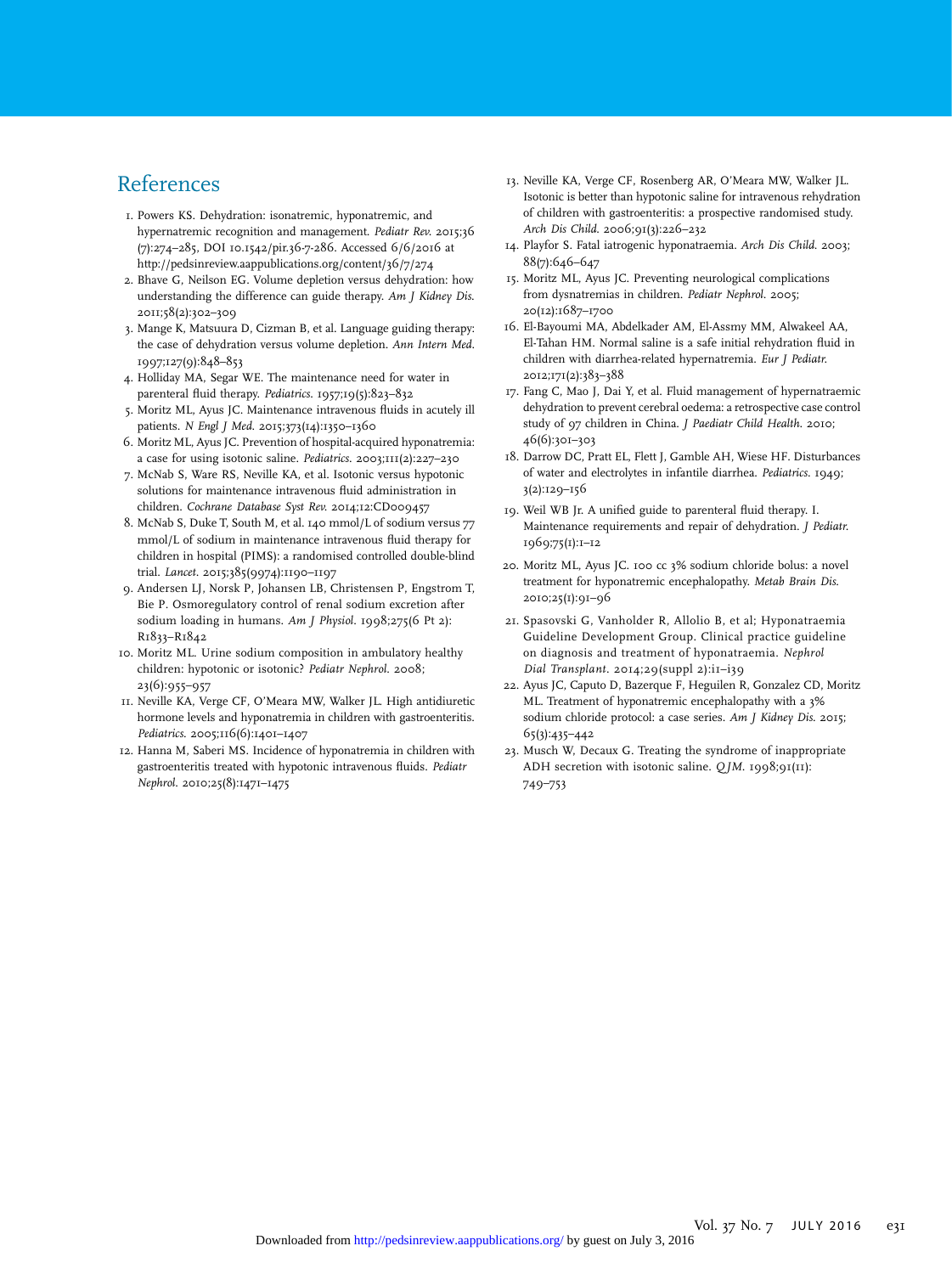#### **Misconceptions in the Treatment of Dehydration in Children**

DOI: 10.1542/pir.2016-003 *Pediatrics in Review* 2016;37;e29 Michael L. Moritz and Juan C. Ayus

| Updated Information $\&$<br><b>Services</b><br><b>References</b> | including high resolution figures, can be found at:<br>http://pedsinreview.aappublications.org/content/37/7/e29<br>This article cites 23 articles, 9 of which you can access for free at:<br>http://pedsinreview.aappublications.org/content/37/7/e29#BIBL                                                                        |
|------------------------------------------------------------------|-----------------------------------------------------------------------------------------------------------------------------------------------------------------------------------------------------------------------------------------------------------------------------------------------------------------------------------|
| <b>Subspecialty Collections</b>                                  | This article, along with others on similar topics, appears in the<br>following collection(s):<br><b>Critical Care</b><br>http://beta.pedsinreview.aappublications.org/cgi/collection/critical_c<br>are sub<br><b>Emergency Medicine</b><br>http://beta.pedsinreview.aappublications.org/cgi/collection/emergenc<br>y_medicine_sub |
| Permissions & Licensing                                          | Information about reproducing this article in parts (figures, tables) or<br>in its entirety can be found online at:<br>http://beta.pedsinreview.aappublications.org/site/misc/Permissions.x<br>html                                                                                                                               |
| <b>Reprints</b>                                                  | Information about ordering reprints can be found online:<br>http://beta.pedsinreview.aappublications.org/site/misc/reprints.xhtml                                                                                                                                                                                                 |